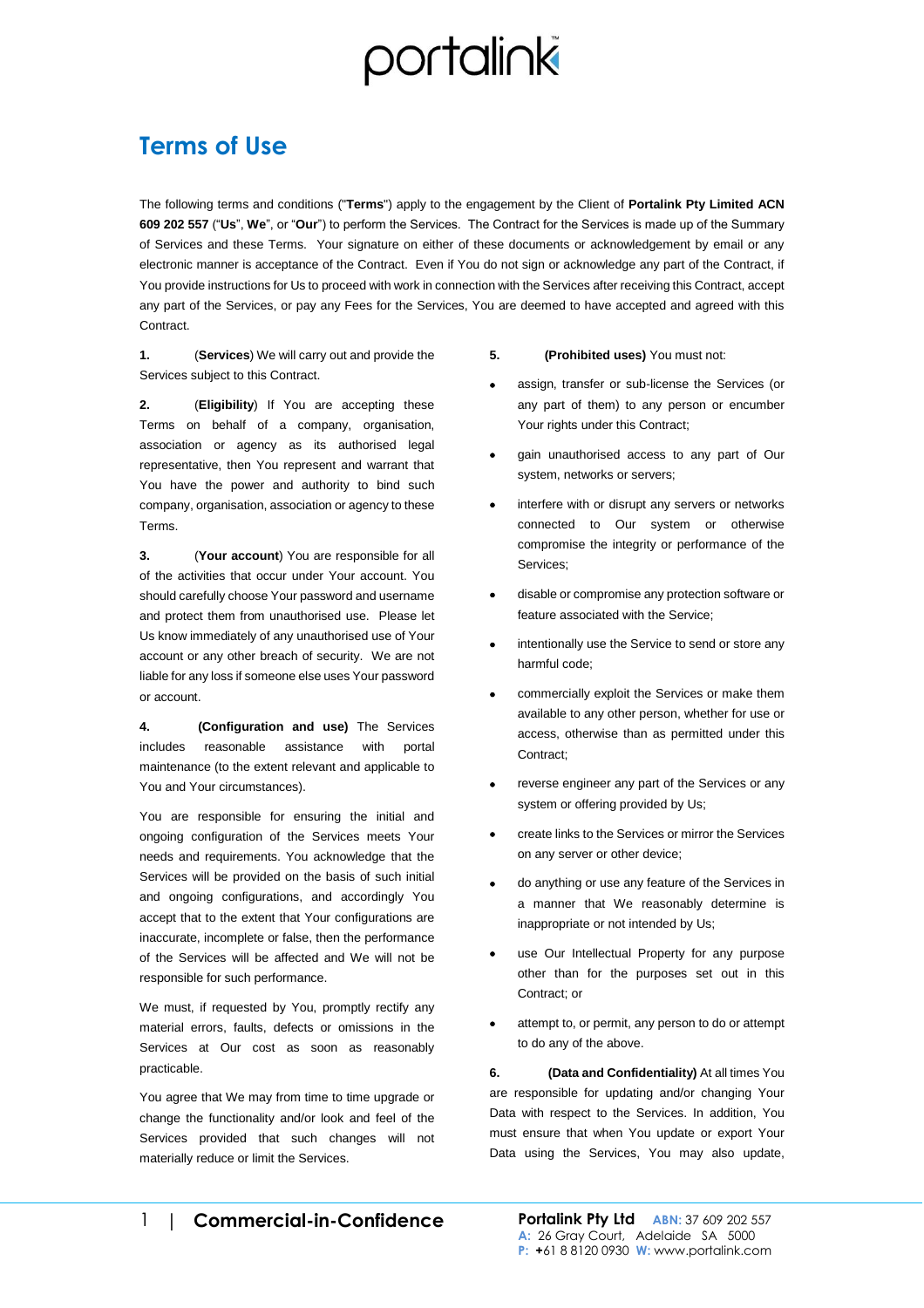change and display the same Data online on Your relevant internal e-Catalogues, websites or portals.

You are responsible for determining and controlling what Suppliers You will deal with and what Data You select for export to integrated third-party endpoints, such as internal e-Catalogues, websites or portals.

We are not liable for the accuracy, integrity and reliability of any Client or Supplier Data. You warrant that Your Client Data will not infringe the Intellectual Property rights of any third party, and You indemnify Us for any loss that We may suffer if that is not true.

We will secure Your Data and not disclose Your Data to third parties except: (a) as specified in this Contract; or (b) where We have Your consent; or (c) to the extent that We are required to do so by Law. You agree that, when necessary to do so, We may disclose Your Data on a confidential basis to Our contractors, agents and related companies involved in providing You with the Services. We understand that Your Data is important to You so please see Our Security Statement in respect of the steps We take to protect and secure Your Data.

We use Amazon Web Services cloud infrastructure so please head to <http://aws.amazon.com/compliance/> for more information.

In respect of any information You provide to Us (**Information**), We agree not to disclose or use Your Information other than in Our dealings with You and in providing the Services. We will not sell Your Information but, when necessary, We may provide the Information to Our related companies on a confidential basis in order to administer and provide the Services. You warrant that all Information is complete, accurate and not misleading.

The Services include functionality to allow You to export and/or print Your Data. You are solely responsible for exporting and/or printing Your Data for future use and backup purposes, and We recommend that You do so. For this reason and except as provided in this Contract, We will not be required to provide You with any Data unless We agree in writing to do so prior to the expiry or termination of this Contract.

We will use reasonable efforts to ensure that the Data is available to You. However, We will not be liable to You for any loss, damage or corruption to such Data or failure to store, make available or update such Data. You are solely responsible for exporting Data.

**7.** (**Privacy**) We will comply with Our Privacy Policy at [www.portalink.com/Privacy](http://www.portalink.com/Privacy) in respect of personal information of individuals We obtain in relation to Your use of the Services. You agree to comply with all Laws as to privacy (including the *Australian Privacy Principles* if applicable) in respect of Your use of the Services.

**8. (Supplier dealings)** In using the Services You will communicate, negotiate and generally deal with Suppliers. You agree to comply with all applicable Laws in Your use of the Services and Your dealings with Suppliers. We do not promote or endorse any Supplier with whom You deal with in using the Services or give any representation or warranty as to the solvency of any Supplier, or any product or service provided by any Supplier. You acknowledge and agree that You are solely responsible for selecting or agreeing to enter into any transaction, arrangement or agreement with a Supplier. We do not warrant the number of Suppliers (as applicable) who will from time to time be available by or through the Services or that all Suppliers will agree to use and be contactable by You over the Services. For the avoidance of doubt, this relates to the decision by Suppliers to use the Services and not the availability of the Services.

**9. (Communications)** You are responsible at all times for any communications You make using the Services. You agree that You will not send any unsolicited commercial Emails or electronic messages if the same are prohibited by any applicable Law (including the *Spam Act 2003*). You will ensure that the content of Your Emails do not:

- breach any legal obligations (including mandatory codes of conduct) applicable to any hosting agent We engage to host and provide the Services;
- infringe the Intellectual Property rights of any third party; or
- contain obscene, defamatory, libellous or threatening materials or which encourages criminal or illegal conduct.

**10. (Hosting)** The Services are provided via the internet, Email and other electronic communications. We will use reasonable efforts to ensure that the Services are available at all times, but We do not warrant that the supply of the Services will be provided or available on an uninterrupted basis. We cannot give such a warranty as the Services are provided over the internet and as such may be subject to matters outside of Our control. You agree that We will not be liable in the event that the Services are unavailable to You or Your Suppliers for any reason outside Our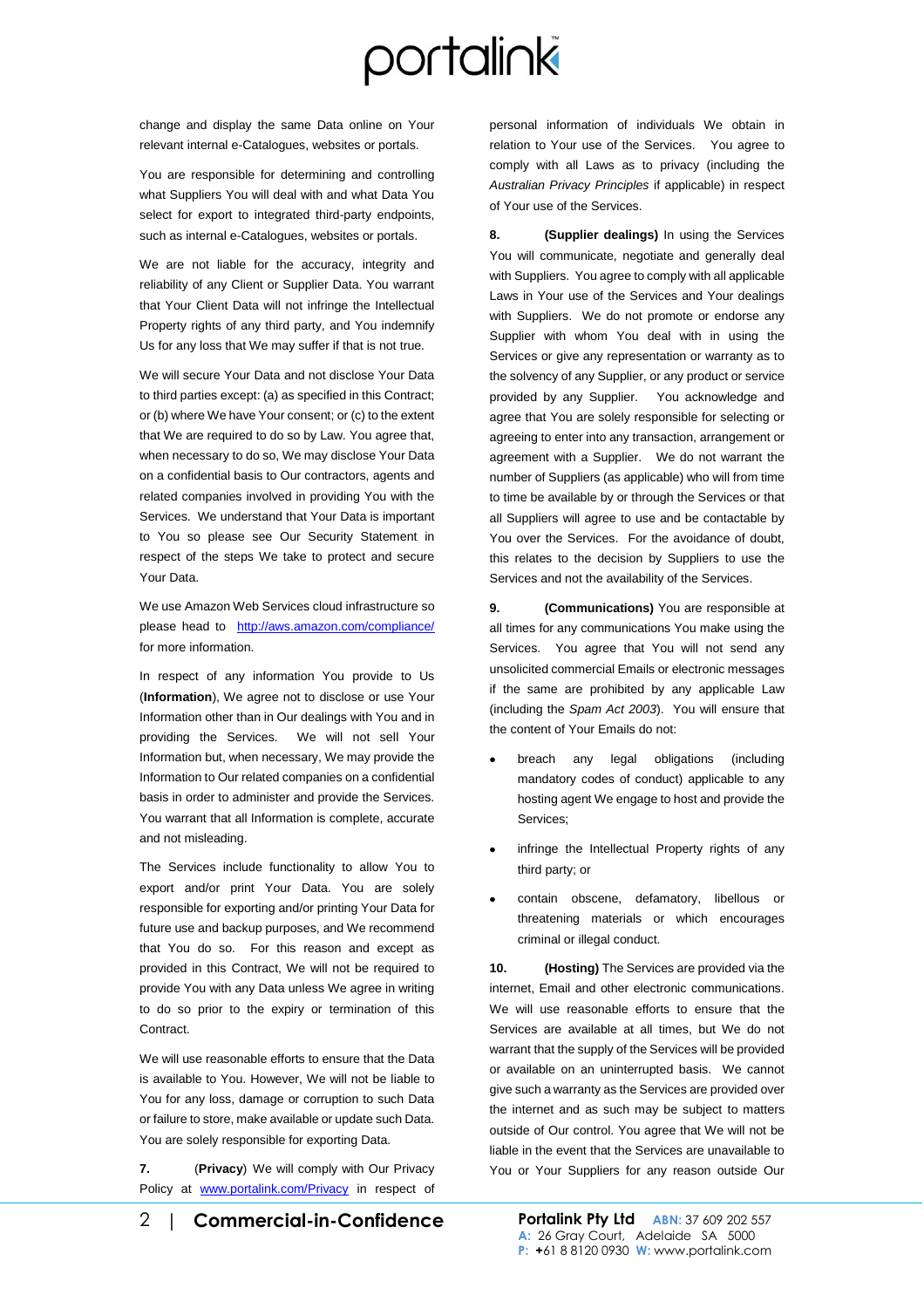direct control, including due to Us or Our hosting agents having server downtime (including in respect of malfunction, upgrades or preventative or remedial maintenance activities) or for other factors outside Our direct control which effect the internet, electronic hosting and emails. We will notify You in advance of any scheduled upgrades or maintenance activities and use reasonable endeavours to schedule these activities to minimise disruption.

**11. (Our Intellectual Property rights)** Provided that You fully comply with this Contract, We grant You a non-exclusive, non-assignable, limited licence to use the Services (and such of our Technology and Content comprised in the Services) for the sole purpose of enabling You to enjoy the benefits of the Services as intended under this Contract. You acknowledge and agree that all Services (including all Intellectual Property rights in and to the Services, Technology and Content) are owned, and remain with, Us (or third party licensors as the case may be) and that other than the limited licence described above You do not have any rights or licence to use any or part of the Services, Technology and/or Content.

You must not modify, improve or enhance the whole or any part of the Services without Our prior consent. You must not (directly or indirectly, or otherwise allow or permit any person to) reverse engineer, decompile, disassemble, or otherwise attempt to discover the source code or underlying structure, ideas, or algorithms of, or found at or through the Services, including specifically the Content and the Technology.

You acknowledge that the name Portalink Pty Limited, Portalink and the Portalink logo (**Marks**) are trademarks of members of the Portalink corporate group, which We are part of. You are not authorized to use any of the Marks in any advertising, publicity or any other commercial manner without Our prior consent and Your use of the Services does not give You any title or ownership in the Marks. You agree that We, or Our licensors (as the case may be), own all Intellectual Property in any feedback or suggestions (whether they are implemented or not) You provide to Us in respect of the Services.

**12. (Your Intellectual Property Rights)** Title to, and all Intellectual Property in and to all of Your Data is and remains Your property. We do not claim ownership of Your Data. You grant Us a nonexclusive, worldwide, royalty-free licence to use Your Data to the extent required by Us to provide You with the Services and to otherwise perform this Contract.

**13. (Third party Intellectual Property rights)** We warrant that the Services do not infringe any Intellectual Property rights of any third party. We indemnify You for any loss You incur in relation to any claim that Your use of the Services infringes the Intellectual Property rights of any third party.

You agree to comply with the following in respect of any claim or allegation that the Services infringe the Intellectual Property rights of a third party:

- You must inform Us as soon as You become aware of any allegation or claim that the Services infringe the Intellectual Property rights of any third party and provide all relevant materials to Us; and
- You grant Us the right to conduct the defence or resolution of such claims (We must give You notice of whether We will conduct the defence within 20 days of the date You give Us notice of the claim or allegation).

In any claim or action in respect to the Services infringing the Intellectual Property rights of a third party We may:

- procure for You a right to continue using the Services from the party bringing or succeeding in the claim;
- amend the Services so they no longer infringe the Intellectual Property rights of a third party (provided that such amendments will not materially reduce or limit the Services to You); and/or
- terminate the Services in full or in part, and in such circumstance, We will refund all unused Transaction Credits and on a pro rata basis, any remaining period of the License Fee.

**14. (Publicity and Marketing)** Unless otherwise agreed in writing, You agree that We may make or release promotional or marketing material (whether in online or printed media) that refers to Your use of the Services. In that regard You grant to Us a non-exclusive right and limited licence to use Your name and such of Your trade marks solely for such marketing or publicity purposes.

For every Email sent via the Services, You agree that the Services may automatically add an identifying footer stating "Powered by Portalink Vendor Exchange" or a similar message as may be agreed with You.

**15. (Monitoring)** We have no obligation to monitor the content provided by You or Your use of the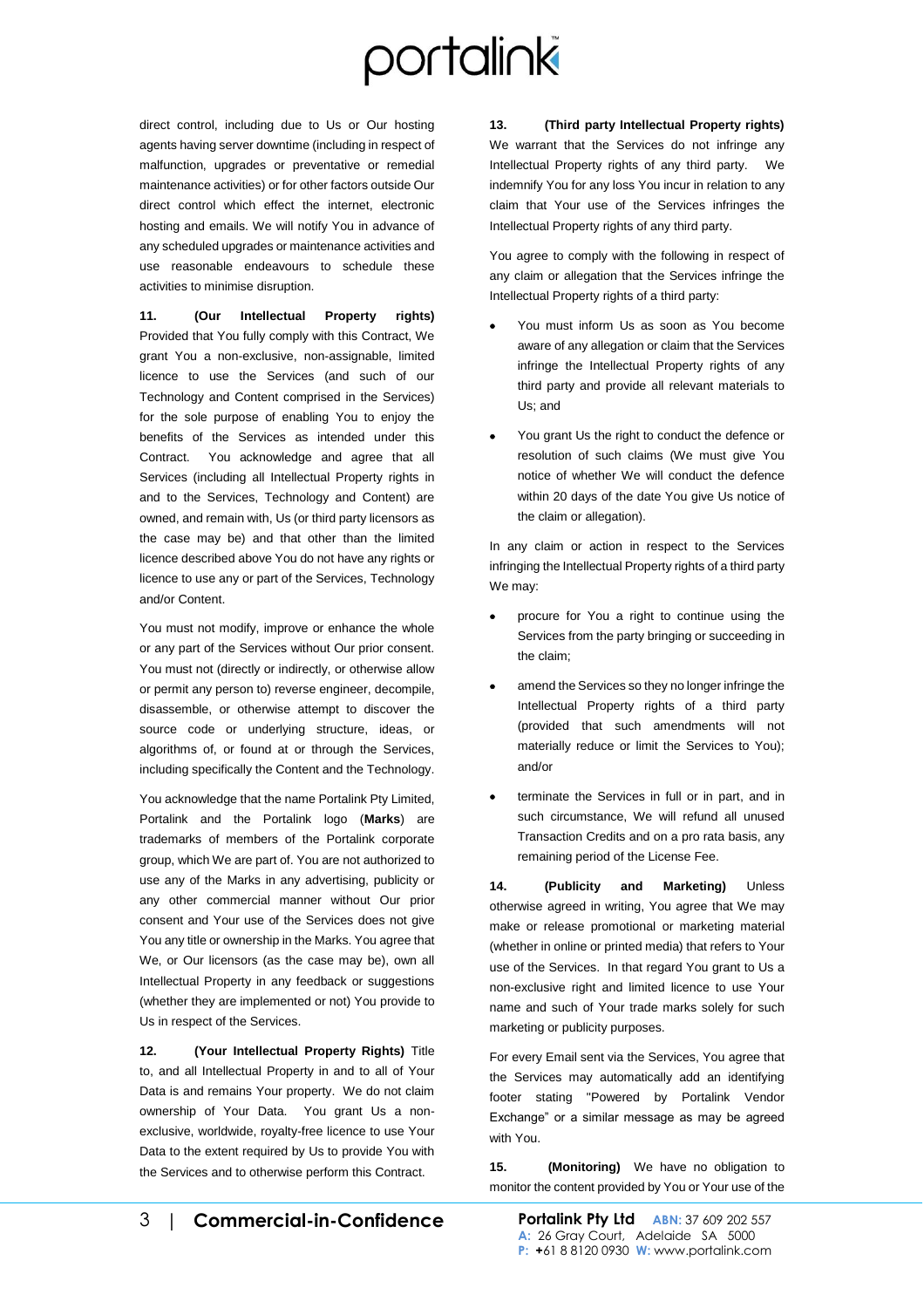Services. However, We may monitor and remove any such content if We believe or it is alleged to breach this Contract.

<span id="page-3-0"></span>**16.** (**Additional Services**) If the Summary of Services includes Additional Support Services (or other additional features) for integration and/or other training services (**Additional Services**), and We accept Your request to provide such Additional Services, this **clause [16](#page-3-0)** will apply.

The scope of the Additional Services We will provide and the Fees for the same are as set out in the Summary of Services or as otherwise agreed in writing. Any milestones agreed for the completion of all or any part of the Additional Services are estimates only and We will not be in breach of this Contract or liable to You for any loss or damage incurred as a result of Our failure to meet such milestones.

The parties may agree to add any Additional Services to Your Services at any time after commencement of this Contract. You acknowledge that We may change Our fees for Additional Services at any time. If We change the fees for the Additional Services, We will notify You prior to You purchasing any Additional Services.

If You require help from Our Technical Engineers, We will charge You the fee set out in the Summary of Services. We will provide You with a quote for a Technical Engineer to be agreed on by the parties.

In performing the Additional Services unless You give Us notice to the contrary, We will assume that all of Your employees, directors and officers who give Us instructions are authorized to do so when such instructions are accompanied by a purchase order or similar written instruction. We are not liable to You for any damage or loss suffered by You which results from Us following Your directions or specifications in performing the Additional Services.

If We need to perform the Additional Services on Your premises, You must (at no cost to Us):

- allow Our employees, agents and contractors to access Your premises (including the use of amenities, power, water and gas) at all reasonable times to perform the Additional Services; and
- provide Us with all necessary information and access to Your computer network and data so We can perform the Additional Services.

You warrant that Your premises are safe and comply with all applicable occupational health and safety Laws.

**17. (Fees and payment)** Your use of the Services is subject to the Fees payable by You, as set out in the Summary of Services or as otherwise agreed from time to time. You acknowledge that the continued availability the Services may be conditional upon continued payment of such Fees. Unless otherwise agreed, Fees must be paid at the times and in the manner set out in the Summary of Services.

Where applicable, You agree to pay all GST and other similar taxes imposed in connection with the supply of Services to You. You are responsible for all internet service provider fees, telecommunication and other charges required for Your connection to, or use of, the Services.

Unless otherwise specified in the Summary of Services, all Fees are in Australian dollars. The Fees (or any part of the Fees, but other than the License Fee which is varied by reference to CPI – see below) may only be varied by mutual agreement in writing.

We will issue You with an electronic tax invoice for the Fees. You must pay Our invoice within 30 days of the date of Our invoice or as per the agreed payment terms.

You must not deduct from Our Fees any set off, counterclaim or other sum unless We agree in writing. We may, at Our option, apply money received from You against any money then due by You to Us.

You agree that You are liable to pay for each correctly prepared and submitted invoice in full when the invoice is due. You must notify Us immediately if any invoice is in dispute.

We may impose interest on any late payment. Interest will be calculated at two percentage points above Westpac's indicator rate from time to time. That interest will accrue and be recoverable from day to day.

**18.** (**Transaction Credits**) You must pay the Transaction Fees (if any) set out in the Summary of Services to purchase Transaction Credits. Transaction Credit will be used for each transaction that is exported from the Service to Your system (such as Advance Shipping Notifications, Invoices and Credit Notes). For clarity a 'transaction' does not include the export of Supplier Data to Your system.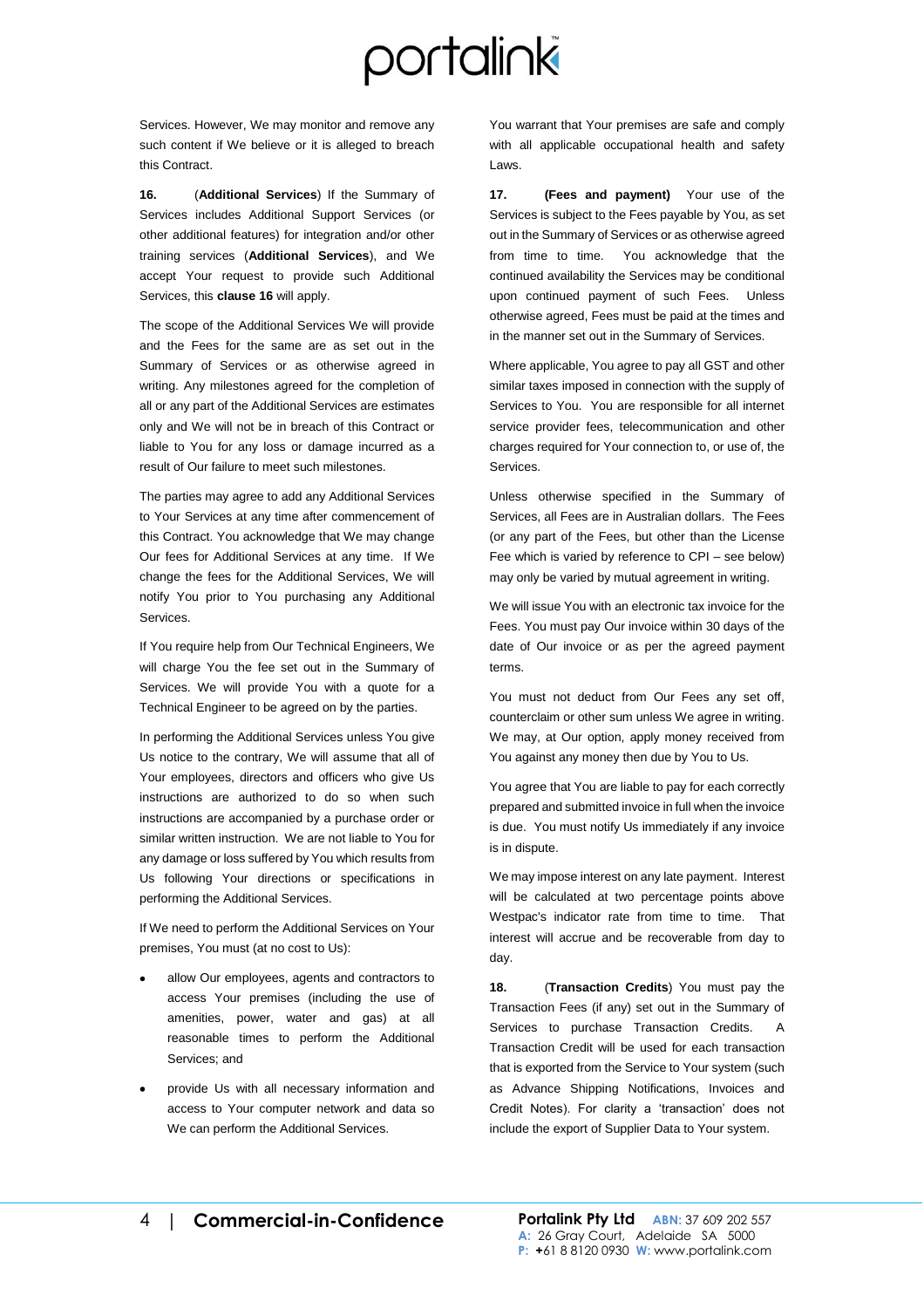**19.** (**Term and renewal**) The term of this Contract commences on the date this Contract is executed by You (**Commencement Date**) and continues for 12 months from that date or until such other date that is agreed in writing between the parties (**Initial Term**).

At the end of the Initial Term and each subsequent term, this Contract will be automatically renewed for successive renewal periods of 12 months each (**Renewal Term/s**), unless You give Us written notice at least three months before the end of the then current term that You do not want this Contract renewed, in which case this Contract will automatically terminate at the end of the then current term.

Unless otherwise specified in the Summary of Services, the License Fee is payable annually. The License Fee for the Services for the Initial Term is stated in the Summary of Services. The License Fee for any Renewal Term will be adjusted at the commencement of each Renewal Term (**Review Date**) in accordance with any rise in the CPI, by applying the following formula:

#### **NAF = OAF x Current CPI Previous CPI**

Where:

- **NAF** is the new License Fee, payable after the Review Date.
- **OAF** is the License Fee payable immediately before the Review Date.
- **Current CPI** means the latest CPI for the Quarter ending immediately before a Review Date (or such earlier date that We are required to advise You of the new License Fee).
- **Previous CPI** means the CPI for the Quarter ending immediately before the previous Review Date, or if there is no previous Review Date, the Commencement Date.
- **Quarter** means each period of three months ending on 31 March, 30 June, 30 September and 31 December.

We will advise You of the new License Fee at least four months before the relevant Review Date. The License Fee will not decrease after a review to CPI, so in the event the above formula results in a decrease, then the License Fee will remain the same. You must pay the revised License Fee before the start of any Renewal Term.

**20.** (**Termination without cause**) You may terminate this Contract by giving Us written notice by emailing Your Portalink Account Manager or Our customer support staff, and such termination will only take effect at the later of: (a) the end of three months after We receive the notice of termination; or (b) the end of the Initial Term, unless We agree otherwise. On such a termination, You are not entitled to any refunds for any Fees paid and You must pay all Fees for the period up to termination.

We may terminate this Contract no earlier than the end of the Initial Term without cause with at least three months' notice to You, and upon such termination We will refund You any Fees paid in advance (pro-rated to the date of termination) and all Transaction Fees in respect of any unused Transaction Credits.

**21.** (**Termination for cause**) A party (**Innocent Party**) may terminate this Contract or suspend the Services immediately by notice to the other Party (**Defaulting Party**) if:

- the Defaulting Party is in breach of any term of the Contract and such breach is not remedied within 14 days after receiving notice from the Innocent Party; or
- the Defaulting Party becomes, threatens or resolves to become or is in jeopardy of becoming subject to any form of insolvency administration.

If You validly terminate this Contract under this clause, upon such termination We will refund You any Fees paid in advance (pro-rated to the date of termination) and all Transaction Fees in respect of any unused Transaction Credits.

**22.** (**Effect of termination**) Termination does not affect a party's rights or remedies existing before termination or arising from termination. On termination of this Contract for any reason, any licence granted to You to use the Services (including the Intellectual Property in and to the Services) under this Contract ceases and You must immediately cease using the Services.

You agree that We may delete Your Data on the expiry or termination of this Contract. Notwithstanding this, following termination or expiry of this Contract, We may permit in good faith:

Suppliers who have received Client Data from You to continue to use that Data to allow those Suppliers to maintain historical data for use in future purchase order management reports; and/or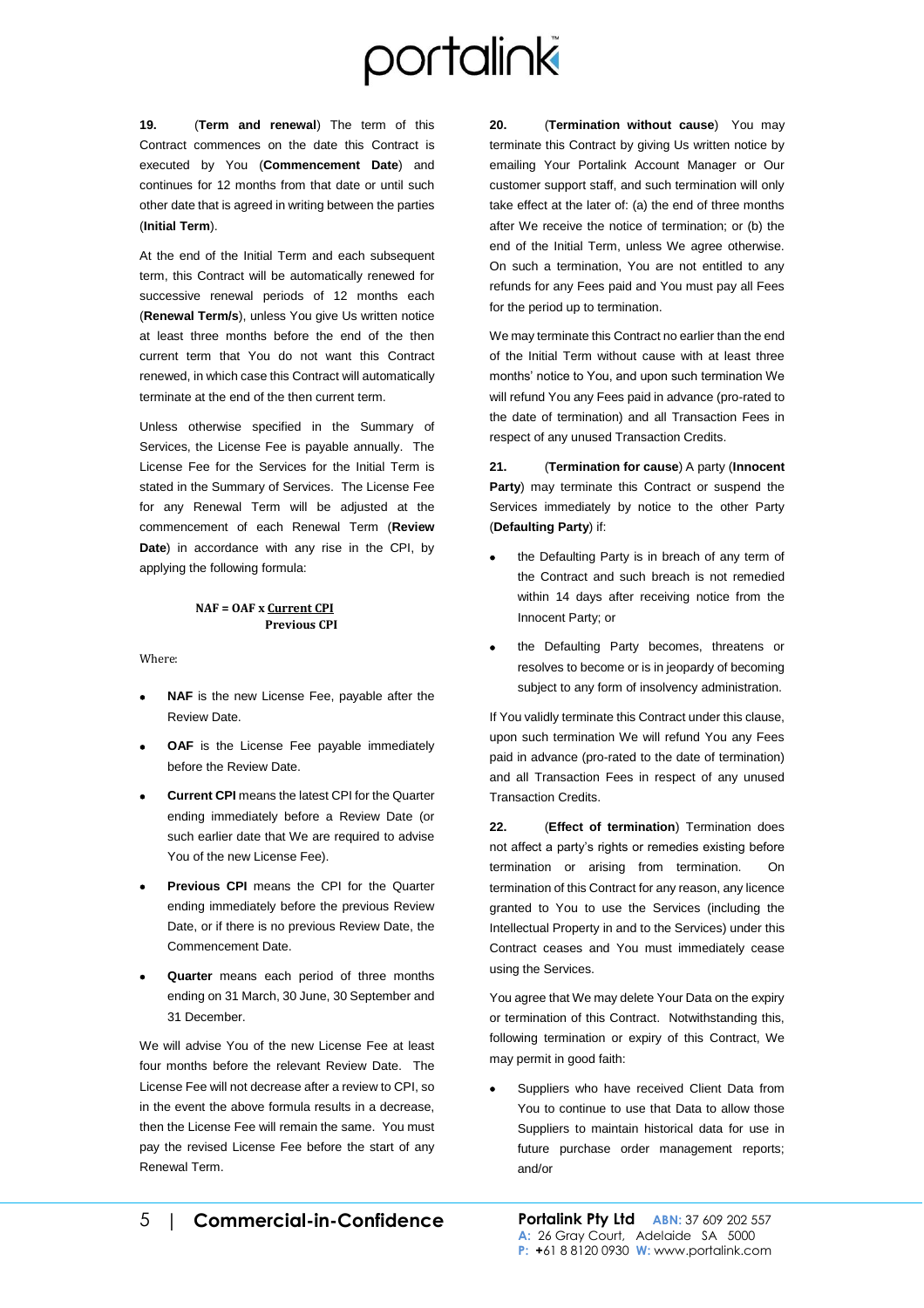• You to continue to use and access Supplier Data to allow You to maintain historical data for use in future purchase order management reports.

**23.** (**Client service**) A Portalink Account Manager will look after the Services for You and be Your point of call. You acknowledge that this person may change from time to time. We will notify You when there has been a change of person.

**24.** (**Implementation Process and Resource Plan**) We aim to reach Our targets as set out in the Implementation Process and Resource Plan (if any). We will use all reasonable endeavours to perform in accordance with this process and plan.

Where there has been any delay to the Implementation Process and Resource Plan, the Portalink Account Manager will notify You and provide You with up-to-date targets.

**25.** (**Insurance**) We will effect and maintain the following insurance policies:

- public and products liability insurance for the insured amount of \$20 million for any one occurrence;
- professional indemnity insurance for the insured amount of \$5 million for any one occurrence; and
- workers compensation insurance (for the insured amount as required by Law),

(each an **Insurance Policy**). We will produce evidence of each Insurance Policy if requested by You. Each Insurance Policy will be effected by Us prior to commencing work under this Contract and be maintained until 3 years after completing all of Our obligations under this Contract, and be with a reputable and substantial insurer.

**26.** (**Warranties**) Subject to this Contract, We warrant that the Services will have the functionality, specifications, and/or performance as described in the Summary of Services and be fit for the purposes stated in the Summary of Services. We also warrant that We have the necessary professional skill, expertise and experience to perform Our obligations under this Contract, and We will perform Our obligations under this Contract in compliance with this Contract, applicable Laws, and with due care, skill and diligence.

As the Services are provided over the internet, We will use Our best endeavours to ensure, but cannot and do not make any warranty or representation, that:

- the use of the Services will be secure, timely or error free;
- the Services will operate in combination with other hardware, software or system (unless You have notified Us of such hardware, software, or systems, prior to commencement of this Contract);
- the Services will meet Your requirements. be suitable for Your needs or as to the results You may obtain from using the Services (unless You have notified Us of such requirements, needs, or results, prior to the Commencement Date); or
- any stored Data will be accurate or reliable.

To the maximum extent permitted by Law, We disclaim and exclude all warranties, conditions and guarantees, implied or imposed by Law or trade custom or usage.

**27.** (**Limitation of liability**) Under no circumstances will either party be liable to the other for any economic, consequential, contingent, special or indirect damages resulting from the loss of business, revenue or profit with respect to claims arising in connection to this Contract, including any act or omission by Us or You in performing the Services or for a breach of contract or for negligence.

You agree that the Services are not goods or services of a kind ordinarily acquired for personal, domestic or household use or consumption. To the extent permitted by Law, Our maximum liability to You under this Contract is limited to (as We may decide):

- in the case of goods, (i) the replacement of the goods or the supply of equivalent goods or the repair of the goods, or (ii) the payment of the cost of replacing the goods or of acquiring equivalent goods or of the cost of having the goods repaired; and
- in the case of services, the supplying of the services again or the payment of the cost of having the services supplied again.

In any event and to the extent permitted by Law, Our aggregate liability to You for any breach of this Contract and/or for any claim or proceedings in respect of any failure, negligence, act, omission or other thing done in connection with this Contract is limited to an amount equal to the total Fees You have paid Us under this Contract in the 12 months immediately preceding the event giving rise to such a claim. You agree that this is a genuine pre-estimate of the likely loss and damage You may suffer in respect of the above matters.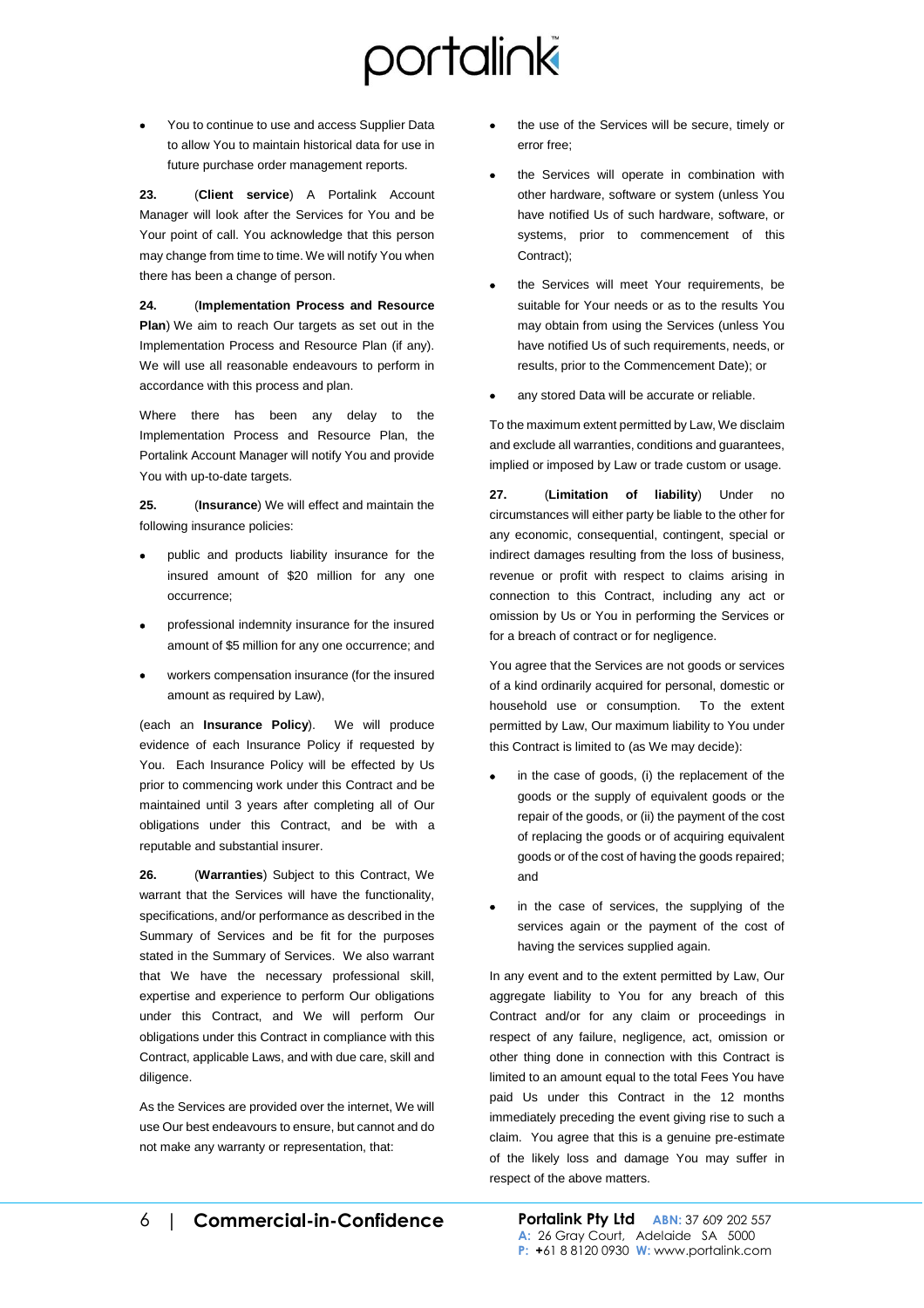Where a party suffers any damages, loss, costs and expenses as the result partly of the other party's own fault and partly of its fault then any damages which it, under this Contract or at law, is able to recover from the other party are to be reduced to such extent as the court thinks just and equitable having regard to its own contribution to the overall fault for such damages.

Notwithstanding the above, any exclusion or limitation of liability in this Contract does not apply to limit or exclude any liability of either party for:

- fraud or criminal conduct;
- deliberate or intentional breach of this Contract;
- breaches of any obligations in connection with confidentiality;
- breaches of any obligation or warranty in connection with Intellectual Property rights; or
- personal injury, death, or property damage.

**28. (Variation)** This Contract may only be varied by agreement in writing signed by the parties. Any revisions or additions You request in relation to the Services must be agreed in writing by Us, and are subject to any conditions We may require.

**29. (Force majeure)** A party is not liable for failure to perform this Contract (other than a payment obligation) to the extent and for so long as its performance is prevented or delayed because of circumstances outside the party's direct control and without fault or negligence by that party (**Force Majeure Event**), but only if that party: (a) immediately gives written notice to the other party; and (b) does everything reasonable to remedy the cause quickly. Where a Force Majeure Event continues for more than 3 months either party may by notice immediately terminate this Contract.

**30. (Relationship)** You agree that We are a contractor independent of Your control and that nothing in this Contract will give rise to any fiduciary, agency, trust, employment or other relationship recognised at Law or in equity as giving rise to forms of specific rights and obligations. We are free to work with any other third party for reward during the term.

**31. (Subcontracting and personnel)** You agree that We may engage third parties and/or subcontract to any person to perform all or part of Our obligations under this Contract, and may engage or employ any staff or personnel to carry out all or part of the Services, without seeking Your consent or approval.

**32. (Special Conditions and inconsistencies)** The parties agree to comply with the Special Conditions (if any). If there is any inconsistency between these Terms, the Special Conditions, and the Summary of Services, the provisions prevail to the extent of the inconsistency in the following order of priority: (a) the Special Conditions; (b) the Summary of Services; and (c) these Terms.

**33. (Exclusion of implied terms)** To the maximum extent permitted by Law, and except as expressly provided in this Contract, all terms or conditions implied by law regarding the carrying out of the Services under this Contract are excluded.

**34. (Severability)** If and to the extent any provision of this Contract is void, voidable or unenforceable, such provision will be severed from this Contract and will not affect the continued operation of the remaining terms of this Contract.

**35. (Assignment)** We may assign Our rights or obligations under this Contract at any time by notice in writing to You. You may only assign Your rights or obligations under this Contract with Our prior written consent, which must not be unreasonably withheld.

**36. (Governing Law)** This Contract shall be governed by the laws of South Australia and the parties irrevocably submit to the exclusive jurisdiction of the courts of South Australia.

**37. (Entire agreement)** This Contract constitutes the entire agreement between the parties and supersedes any prior negotiations, representations, understandings or arrangements made between the parties regarding the subject matter of this Contract, whether verbally or in writing.

**38.** (**Notices**) Any notice given under or in connection with this Contract (**Notice**):

- must be in writing and signed by a person duly authorised by the sender;
- must be addressed and delivered to the intended recipient by hand, by prepaid post, by fax or by email at the address, fax number or email address last notified by the intended recipient to the sender.

Any Notice is taken to be given and made:

- in the case of hand delivery, when delivered;
- in the case of delivery by post, three business days after the date of posting (if posted to an address in the same country) or seven business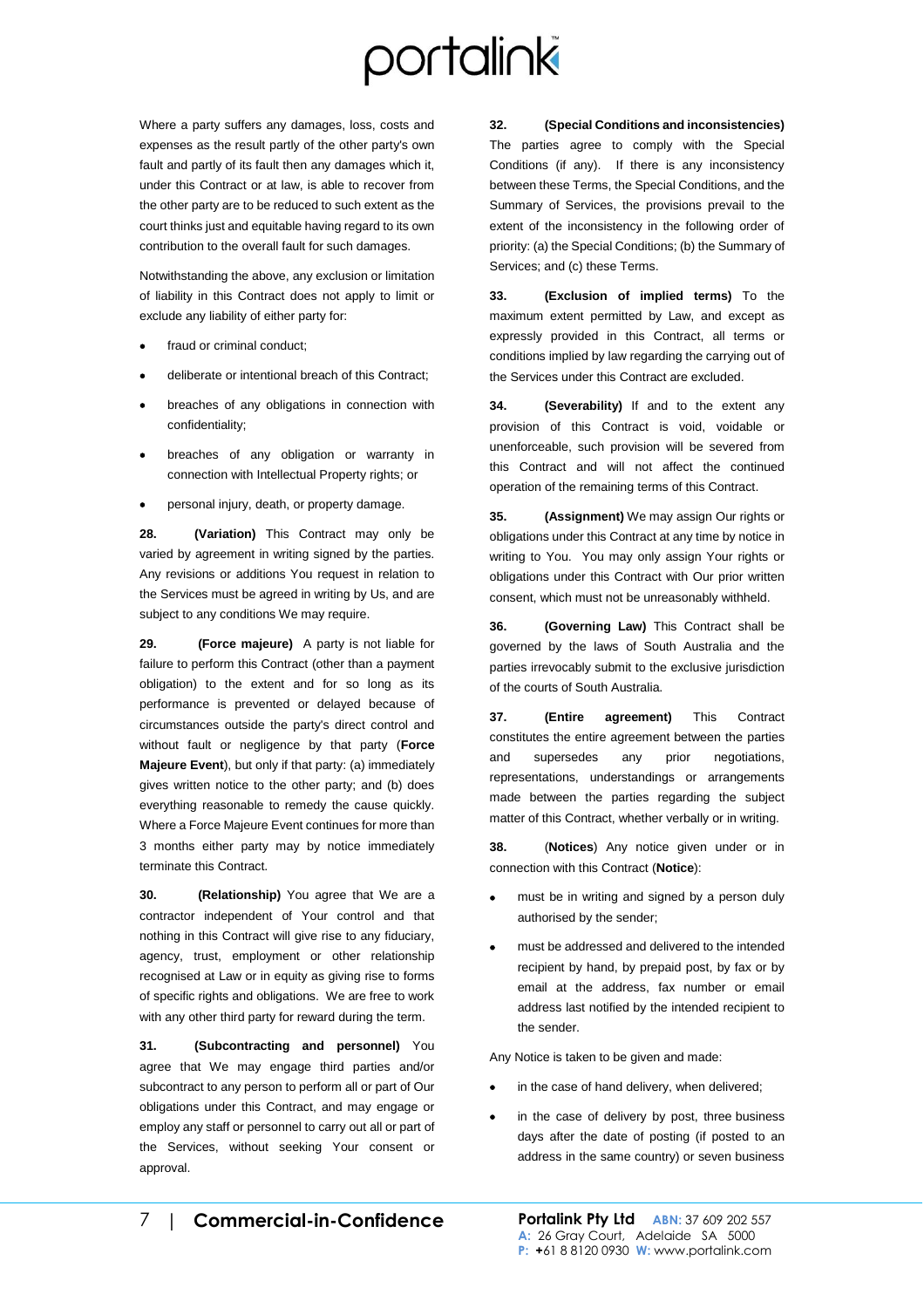days after the date of posting (if posted to an address in another country);

- in the case of a fax, on the day and at the time it is sent, provided that the sender's facsimile machine issues a report confirming the transmission of the number of pages in the Notice; and
- in the case of an email, on the day and at the time that the recipient confirms the email is received.

**39. (Disputes)** A party must not commence court proceedings or arbitration relating to any dispute arising from this Contract without first complying with this clause, except where a party seeks urgent interlocutory relief or where the dispute relates to compliance with this clause. A party claiming that a dispute has arisen under this Contract must give written notice of the details of the dispute to the other party. Each party that has given or received notice of the dispute under this clause must use its best endeavours to resolve the dispute. If within 20 business days of receipt of notice the parties to the dispute do not resolve the dispute, the parties must mediate the dispute in accordance with the Australian Disputes Centre Guidelines for Commercial Mediation current at the date of the dispute notice. Those Guidelines are incorporated into this Contract. Where there is any inconsistency between those Guidelines and this Contract, this Contract prevails.

**40. (Waiver)** Waiver of any power or right under this Contract: (a) must be in writing signed by the party entitled to the benefit of that power or right; and (b) is effective only to the extent set out in that written waiver.

**41. (Costs)** Each party must bear their own costs in relation to the negotiation, preparation and execution of this Contract.

**42. (Rules of interpretation)** In this Contract, unless the context otherwise requires:

- headings do not affect interpretation;
- a clause is a clause of this Contract;
- singular includes plural and plural includes singular;
- 'including', or similar words, does not limit what else might be included;
- reference to a person includes a corporation, joint venture, association, government body, firm, and any other entity;
- reference to a party includes that party's personal representatives, successors and permitted assigns;
- reference to a thing includes a part of that thing;
- reference to a document is to that document as amended or varied;
- conduct includes any act, omission, representation, statement or undertaking whether or not in writing;
- 'writing', 'written' and 'in writing' include any mode of representing or reproducing words in a visible form;
- any legislation includes any subordinate legislation and amendments; and
- another grammatical form of a defined expression has a corresponding meaning.

**43.** (**Definitions**) In these Terms, unless the context otherwise requires:

**"Additional Services**" means any additional services provided by Portalink for the Services as set out in **claus[e 16](#page-3-0)**;

"**Client**" means the person or company specified as the client or relevant organisation obtaining the Services in the Summary of Services;

"**Client Data**" means the data and information You provide on or by using or configuring the Services to enable the Services to be provided to You;

"**Content**" includes any text, figures, graphics, logos, photos, sounds, videos, data, reports, materials, information and documentation We provide to You from time to time in respect of or by the Services;

**"Contract"** means, in relation to the Services, these Terms and the Summary of Services;

**"CPI**" means Consumer Price Index (All Groups) Sydney Index Number published by the Australian Bureau of Statistics;

"**Data**" means Client Data and Supplier Data;

**"Email**" has the meaning given to electronic message in the *Spam Act 2003* (Cth) or any other electronic message which is sent via the Services;

"**Fees**" means the fees payable to Us for the Services as set out in the Summary of Services including, the Implementation Fee, License Fee, Transaction Fee, fees for Additional Services (if any), or other amounts set out in the Summary of Services as fees or amounts payable to Us;